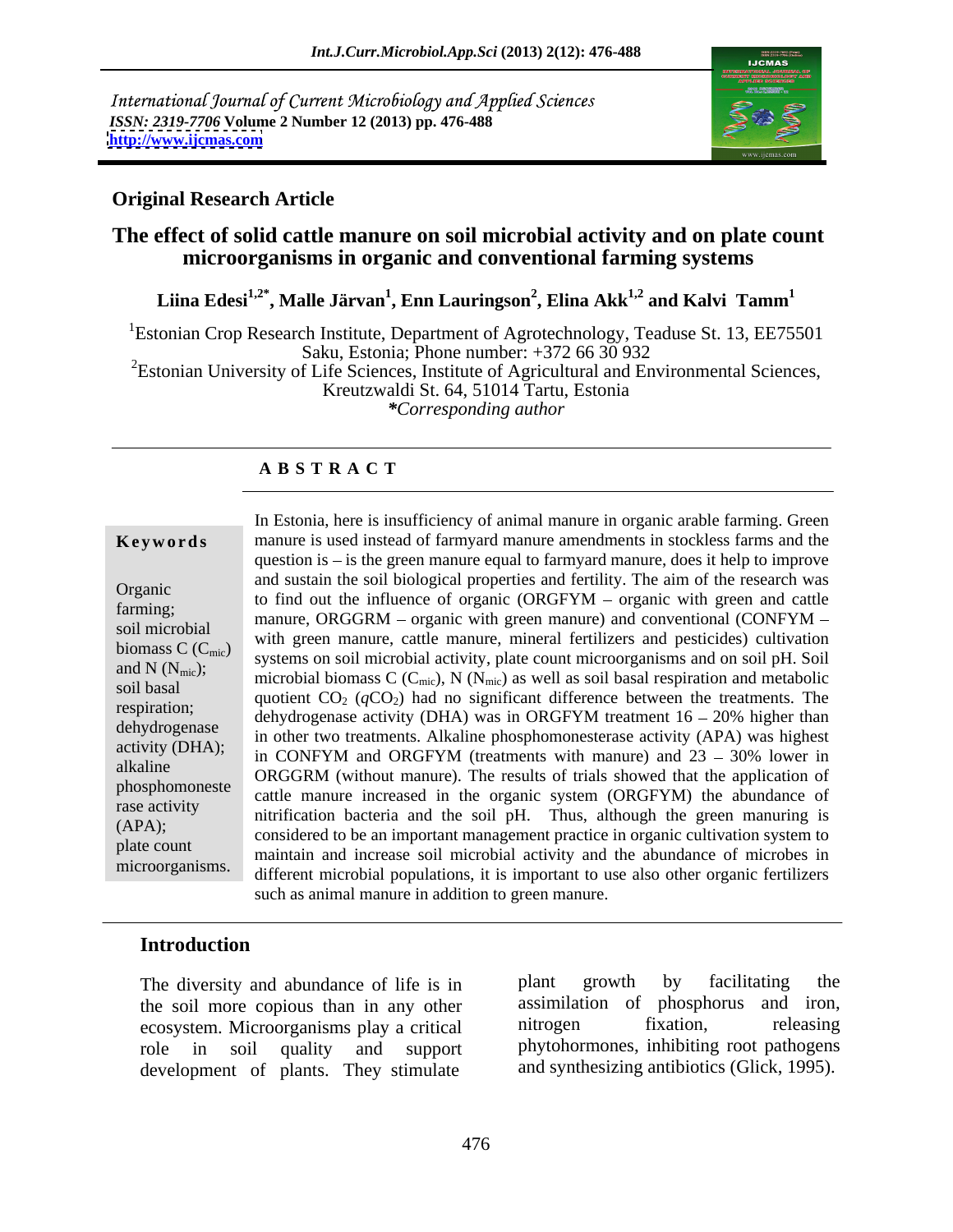Microbial communities adapt sensitively but only about two thirds of organic to changing environmental conditions by farmers in Estonia keep animals (Vetemaa varying individual activity (Novak *et al.*, and Mikk, 2011). The greatest challenge 1993). The season, soil humidity, pH, for stockless organic farming is fertilization and other factors predetermine management of the nutrient supply. There the number and species composition of is greater emphasis on alternative fertility microorganisms in soil. For example, the building strategies, such as the use of supplement of organic fertilizers green manure, and the import of manure, particularly stimulates bacteria and compost and other acceptable fertilizers. actinomycetes, reducing the fungal In Estonia, here is insufficiency of animal population (Novak *et al*., 1993). In some manure in organic arable farming. Green instances, changes in microbial manure is used instead of farmyard communities can precede detectable manure amendments in stockless farms changes in soil properties or in plant and and the question is - is the green manure animal communities, thereby providing an early sign of soil improvement or an early improve and sustain the soil biological warning of soil deterioration (Pankhurst *et* properties and fertility? *al*., 1995).

Numerous studies have indicated that microbiological activity and composition organic farming has higher potential to accommodate biological concerns than method. The cultivation methods carried conventional farming (Stolze *et al*., 2000). out in the trial plots were: 1) organic Plant production in organic farming (ORGGRM) with green manure like in mainly depends on nutrient release as a stockless farming system 2) organic function of mineralization processes in (ORGFYM) with solid cattle manure and soils. Therefore an active soil microflora green manure; and 3) conventional and a considerable pool of accessible (CONFYM) – with green manure, cattle nutrients have priority in organic farming. So fertilizing the soil rather than the plant is an organic farmer's goal to assure **Materials and Methods** sufficient nutrient mineralization in order to meet his economic needs (Fliessbach *et al*., 2000). The most important driving factors for these services are the amount The field trial was performed in Central and quality of organic manure and mulch, soil tillage, crop rotation, and crop diversity. Leguminoses in rotation supply symbiotically-fixed nitrogen to the system, aid in maintaining proper water status and reduce pathogen load (Perucci *et al.*, farming since 2002. The conventional 1997).

The development of Estonian organic farming began over 20 years ago in 1989. By 2010 organic land (121 815 ha) was about 13% of all agricultural land in use,

and Mikk, 2011). The greatest challenge for stockless organic farming is equal to farmyard manure, does it help to properties and fertility?

The aim of this study was to evaluate in soils in dependence on cultivation manure, mineral fertilizers and pesticides.

# **Materials and Methods**

# **Experimental site.**

Estonia at Olustvere ( $58^{\circ}$  33 $^{\prime}$  N,  $25^{\circ}$  34 $^{\prime}$ ) E). The soil type was *Podzoluvisol* (*PD*) according to FAO (1998). In the trial area the field crops have been cultivated according to the principles of organic farming since 2002. The conventional tillage was used in all treatment variants.

# **Experimental set up***.*

Since 2007 there was a five-field crop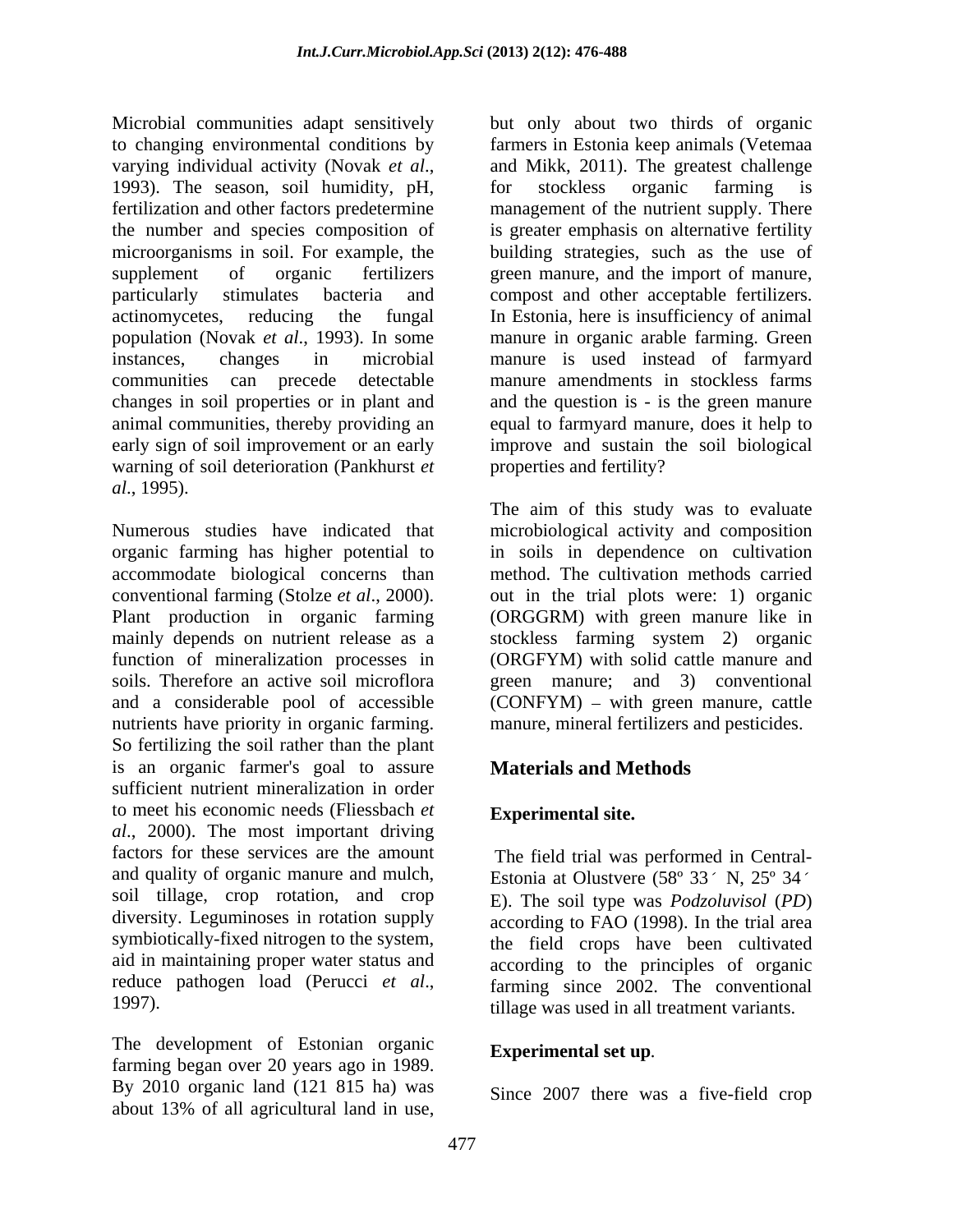rotation; winter rye (*Secale cereale* L., Soil microbial biomass C (C<sub>mic</sub>) and N 2007), potato (*Solanum tuberosum* L., 2008), oats (*Avena sativa* L., 2009), barley (*Hordeum vulgare* L.) with undersown red clover (*Trifolium pratense* L., 2010), red clover (2011). The size of field was 1.2 ha, that were extracted with 80 ml of a 0.5 M which was divided into three equal parts  $\text{m}^2$ ) between the cultivation cultivation methods were carried out: organic (ORGGRM) with green manure; organic (ORGFYM) with solid cattle measured in the same sample by conventional  $(CONFYM)$  – green manure, cattle manure, mineral fertilizers and pesticides were used (Table 1). Solid cattle manure (N 4.7, P 1.1, K 2.7 kg t<sup>-1</sup>) at the Cmic =  $E$ c/kEc, rate of 60 t ha<sup> $-1$ </sup> was applied in fall 2007. The tillage method in all treatments was TOC in control samples and  $k_{\text{EC}} = 0.45$ mouldboard ploughing to a depth of 20 cm in fall. Weeds were controlled after barley sowing by spring-tine harrowing.  $N_{\text{mic}} = E_N / k_{\text{EN}}$ ,

A weather station situated in Viljandi (10 km from the study area) recorded data on<br>
air temperature and precipitation Soil respiration was measured in

September 15th 2010 (standing crop: presence of 0.025N NaOH as  $CO<sub>2</sub>$ - trap barley). Soil samples (1 kg) from each treatment in four replications were taken by a random method from the  $0 - 20$  cm auger. Samples were sieved (2 mm) and air dried. Soil samples were kept at 4°C until they were analyzed in laboratory.

Soil pH (H<sub>2</sub>O) was measured according to for  $CO_2$  ( $qCO_2$ ) was calculated from basal<br>the standard ISO 10390:2005. respiration rates divided by the amount of the standard ISO 10390:2005. respiration rates divided by the amount of

 $(4000 \text{ m}^2)$  between the cultivation  $(TOC)$  in soil extracts was determined by  $K_2$ SO<sub>4</sub> solution. Total organic carbon methods. Since 2007 the following infrared spectrometry after combustion at manure and green manure; and chemoluminescence (TNb, Dimatec). Soil Soil microbial biomass  $C$  ( $C<sub>mic</sub>$ ) and N (Nmic) were estimated by chloroform fumigation extraction (CFE) in accordance with Vance *et al*. (1987). CFE was done in triplicate on 20 g (dry matter) sub-samples that were extracted with 80 ml of a 0.5 M (TOC) in soil extracts was determined by 850°C (DIMA-TOC 100, Dimatec, 45276 Essen, DE). Total N was subsequently measured in the same sample by microbial biomass was then calculated according to the formula:

### ) at the  $C_{\text{mic}} = EC/kEC$ ,  $C<sub>mic</sub> = Ec/k<sub>EC</sub>$

<sup>-1</sup> was applied in fall 2007. where  $E_C$  is TOC in fumigated samples – (Joergensen and Mueller, 1996a), and

# $N_{\text{mic}} = E_N/k_{\text{EN}},$

Weather condition **Weather condition** where  $E_N$  is  $N_t$  in fumigated samples  $-N_t$ in control samples and  $k_{EN} = 0.54$ (Joergensen and Mueller, 1996b).

air temperature and precipitation Soll respiration was measured in (Figure.1).  $\qquad \qquad$   $\qquad \qquad$   $\qquad \qquad$  preincubated (7 days at 22°C) samples as **Soil sampling** samples (20 g dry matter) were weighed Soil samples were taken on May 4th and into a screw bottle (Schott, 250 ml) in the soil layer (plough layer) with a 1 cm  $\sigma$  and  $\sigma$  exactly after 164 h the soil was taken out Soil analyses of the Swiss agricultural research centre Soil respiration was measured in CO2 evolved over a period of 164 h. Soil into perforated centrifuge tubes and placed presence of  $0.025N$  NaOH as  $CO<sub>2</sub>$ - trap for a 24 h preincubation period in the bottle. The actual measurement started by adding exactly 20 ml of 0.025N NaOH. Exactly after 164 h the soil was taken out from the bottle and the alkali was titrated with 0.025N HCl. The measurement was done according to the reference methods (FAL *et al*., 1996). The metabolic quotient for  $CO_2$  ( $qCO_2$ ) was calculated from basal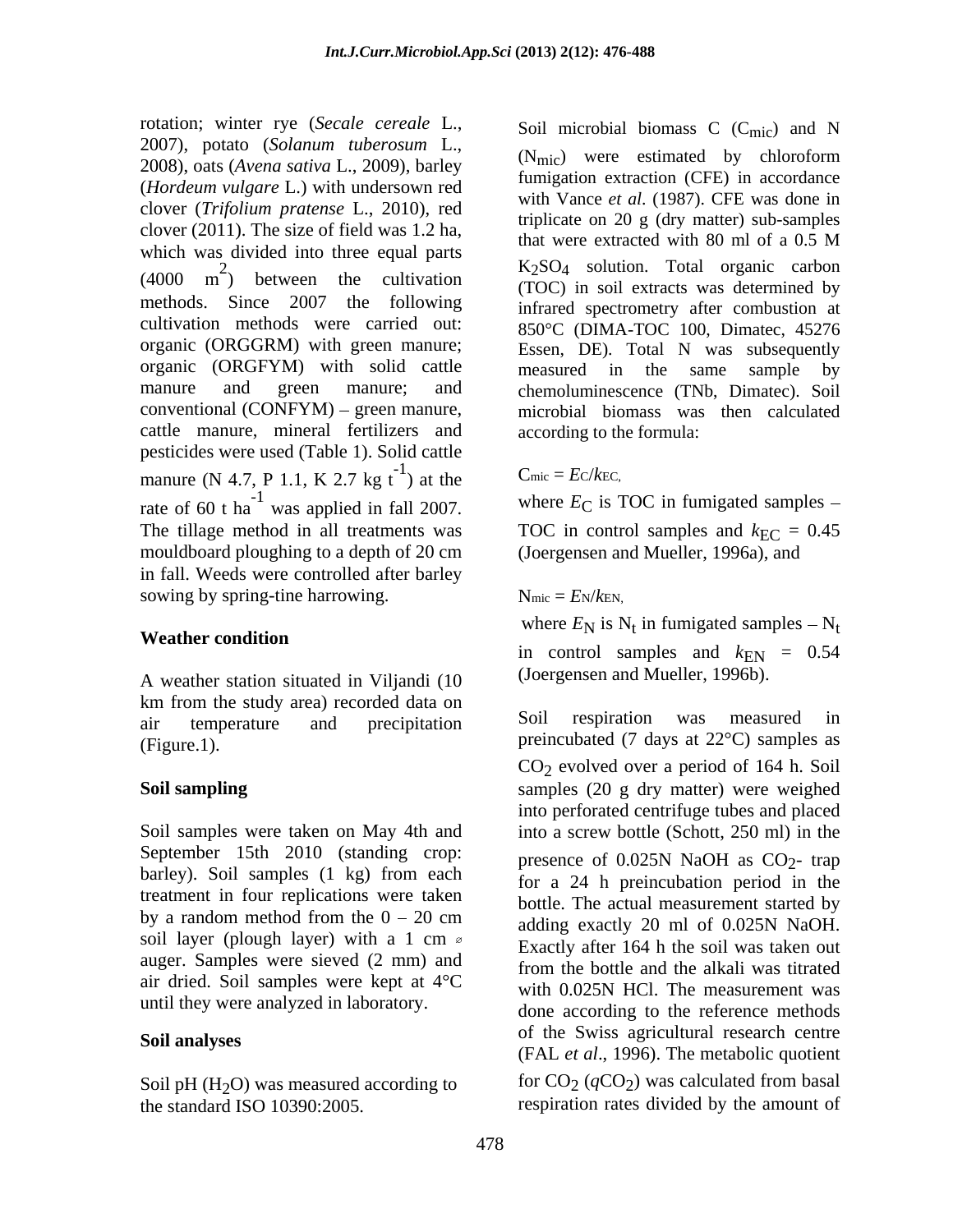microbial biomass carbon  $(C_{\text{mic}})$  in the respective sample (Anderson and Domsch,

measured in accordance with Tabatabai (1982) in 5 g soil samples incubated at 30°C for 24 h in the presence of an (triphenyltetrazoliumchloride). The redtinted product (triphenylformazan) was<br>extracted with acetone and measured in a<br>**Data analyses** extracted with acetone and measured in a spectrophotometer at 546 nm.

Alkaline phosphomonesterase activity (plate count microorganisms) soil (APA) was measured following p nitrophenol release from P-nitrophenyl ANOVA. The Tukey-Kramer Honestly phosphate. This method was suggested by Tabatabai and Bremner (1969) and modified by Margesin (1993) for an incubation temperature of 37°C. The assays of the phosphatases only differ in the choice of the pH-value of the buffer (6.5 and 11). JMP; SAS Institute, Cary, N.C.)

All soil samples were examined **Results and Discussion** microbiologically for total number of<br>hacteria molds veasts mesophilic spore. Soil microbial biomass bacteria, molds, yeasts, mesophilic sporeforming bacteria, *Fusarium* spp., Microbial biomass is among the most actinomycetes, azotobacteria, cellulose labile pools of organic matter and it serves decomposers, denitrifying and nitrifying as an important reservoir of plant bacteria using the plate-count method. nutrients, such as N and P (Marumoto *et*  Decimal dilution series were prepared in *al*., 1982). Microbial biomass, in response accordance with EVS-EN ISO 6887- to environmental changes, can therefore 1:2001. Microbiological counts were expressed as a number of colony forming units (CFUs)  $g^{\text{-}}$  of dry soil. Plate Count conditional by Melero and his coneagues Agar was used for isolation of total number of bacteria at 30°C for 72 h (NMKL No 86,  $3^{\text{rd}}$  ed., 1999 and ICC No. There were no significant differences (Table.2). 125, 1978). For yeasts and molds the wort- However, the results showed tendency of agar medium were used at  $25 \text{ °C}$  for  $5\text{-}7$  greater soil microbial biomass in days (ICC Standard No. 146, 1992) The ORGFYM (with cattle manure). Microbial days (ICC Standard No.146, 1992.). The total number of aerobic mesophilic spore-<br>biomass carbon  $(C_{\text{mic}})$  and nitrogen forming bacteria was estimated on the  $(N_{\text{mic}})$  were slightly higher in organic spore medium at 30°C for 72 h (ICC

) in the No.144 1992). The number of Fusarium 1993) culture medium (Booth, 1971; Gerlach and Dehydrogenase activity (DHA) was azotobacteria the Ashby culture media alternative electron acceptor agar. For denimitying bacteria the Hillay spp. was defined on Nash & Snyder Nirenberg, 1982). To identify the azotobacteria the Ashby culture media were used. The cellulose decomposers were defined on Hutchinson culture medium and nitrifying bacteria on water agar**.** For denitrifying bacteria the Hiltay culture media was used (Viileberg, 1966).

# **Data analyses**

All results were based on four or three (plate count microorganisms) soil replicates. The data were analyzed by ANOVA. The Tukey-Kramer Honestly Significant Difference (HSD) test was used, effect of treatment on soil microbial activity and treatment and sampling date and their interaction on plate count microorganisms and pH were tested, using the software JMP 5.0.1.2 (SAS, 2002

# **Results and Discussion**

# **Soil microbial biomass**

<sup>-1</sup> of dry soil Plate Count obtained by Melero and his colleagues have important implications for nutrient bioavailability. The same results were also (Melero *et al*, 2006).

 $r d$  at 50 c for  $\frac{1}{2}$  in<br>There were no significant differences ed., 1999 and ICC No. between the treatments (Table.2). between the treatments (Table.2). greater soil microbial biomass in ORGFYM (with cattle manure). Microbial ORGFYM treatment (Table 2).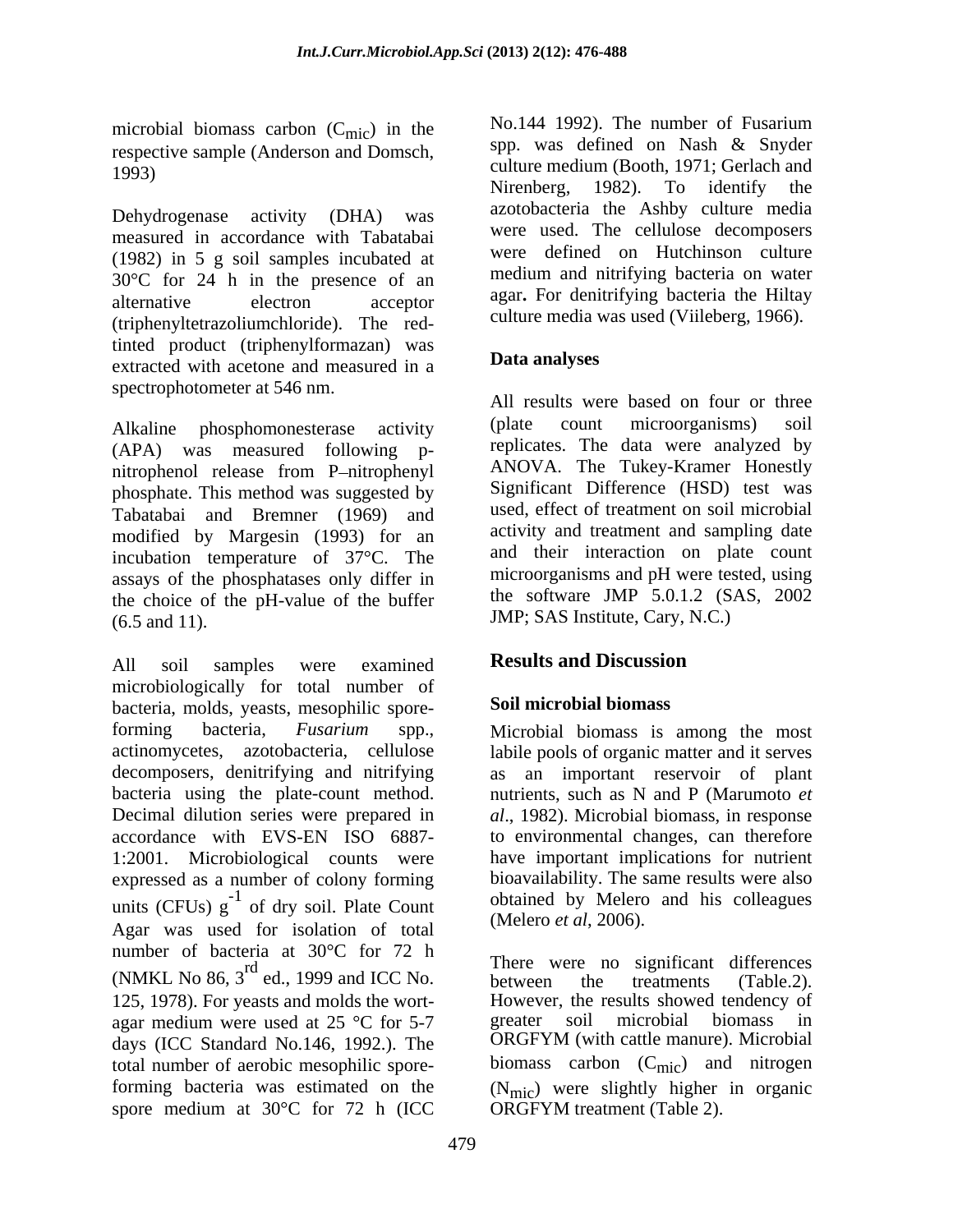The  $C_{\text{mic}}/N_{\text{mic}}$  ratio is often used to describe the structure and state of the microbial community. Paul and Clark<br>(1996) indicated that bacteria had a C/N ratio as low as 3.5 and fungi had the values from 10 to 15. Gunapala and Scow (1998) were found that  $C_{\text{mic}}/N_{\text{mic}}$  ratio was higher in conventionally than in organically managed soils, suggesting that bacteria were more abundant than fungi in

In our study, the  $C_{\text{mic}}/N_{\text{mic}}$  ratio values in organic treatments were similar organic treatments were similar  $(ORGFYM - 5.62; ORGGRM - 5.63)$  and The dehydrogenase activity (DHA) was in slightly but not significantly lower (5.35) in CONFYM treatment (Table 2). The in CONFYM treatment (Table 2). The  $\frac{1}{2}$  in other two treatments (Table 2)  $C_{\text{mic}}/N_{\text{mic}}$  ratio value 5.35 - 5.63 suggests that in all treatment soils the bacteria were<br>more abundant than fungi.  $(ADA)$ 

Soil respiration in all three treatments was similar, indicating similar soil microbial activity in organically and conventionally managed treatments (Table 2). The *q*CO2 provides a measure of the specific metabolic activity that varies according to<br>microbial community (Matthies *et al.*, the composition and physiological state of the 1997; Blagodatskaya and Anderson, the microbial community, the availability  $1998$ ; Lauber *et al.*, 2008; Jones *et al.*, of substrates, and various abiotic factors  $2009$ ; Edesi et al., 2012). (Anderson, 1994). This quotient has been proposed as an indicator of ecosystem disturbance during the adaptation of a<br>in ORGFYM treatment (pH 7.18, Table 3) system to different agricultural practices and lower in CONFYM treatment (pH (Anderson and Domsch, 1990). The *q*CO2 alike soil respiration did not showed difference between the treatments. In all three treatments it was remarkably high. Under unfavorable conditions, the the mineral nitrogen fertilisers tends to organisms require more energy to sustain acidify soils. the biomass, therefore, *q*CO2 values enhanced and the carbon is lost. High *q*CO2 values indicate stress (Fliessbach *et al*, 1994). An increased *q*CO2 apparently indicates stress to the soil microbial

(1996) indicated that bacteria had a C/N *al*. (2001) attributed high soil *q*CO2 to less organically managed soil. Hopkins and Shiel (1996) found that in community, as any disturbance to an ecosystem is shifting energy from growth to maintenance (Odum, 1985). Agnelli *et*  availability of soil nutrients, whereas Pascual *et al*. (1997) indicated that soil under organic practices had a small value of *q*CO2 due to the protective capacity of organic matter on microbial biomass. conventional plots, a smaller microbial community respired at a greater rate.

> ORGFYM treatment  $16 - 20\%$  higher than in other two treatments (Table 2).

more abundant than fungi.<br>
(APA) was significantly higher in the **Soil respiration and enzymatic activity** was used (ORGFYM, CONFYM) phosphomonesterase activity treatments were the solid cattle manure was used (ORGFYM, CONFYM) compared to ORGGRM (Table 2).

### **Soil pH and plate count microorganisms**

*Soil pH* is one of the most influential factors in soil, and strongly influences the biomass, activity and composition of the microbial community (Matthies *et al*., 1997; Blagodatskaya and Anderson, 1998; Lauber *et al*., 2008; Jones *et al*., 2009; Edesi *et al*., 2012).

The results showed slightly higher soil pH in ORGFYM treatment (pH 7.18, Table 3) and lower in CONFYM treatment (pH 6.68). Also Mäder and his colleagues found in their study (Mäder *et al*., 2002) slightly higher soil pH in organic systems. This supports the knowledment that use of acidify soils.

In September in all treatments the pH was lower than in spring. One reason could be the higher precipitations (105.2 mm) in September. During high rainfall the water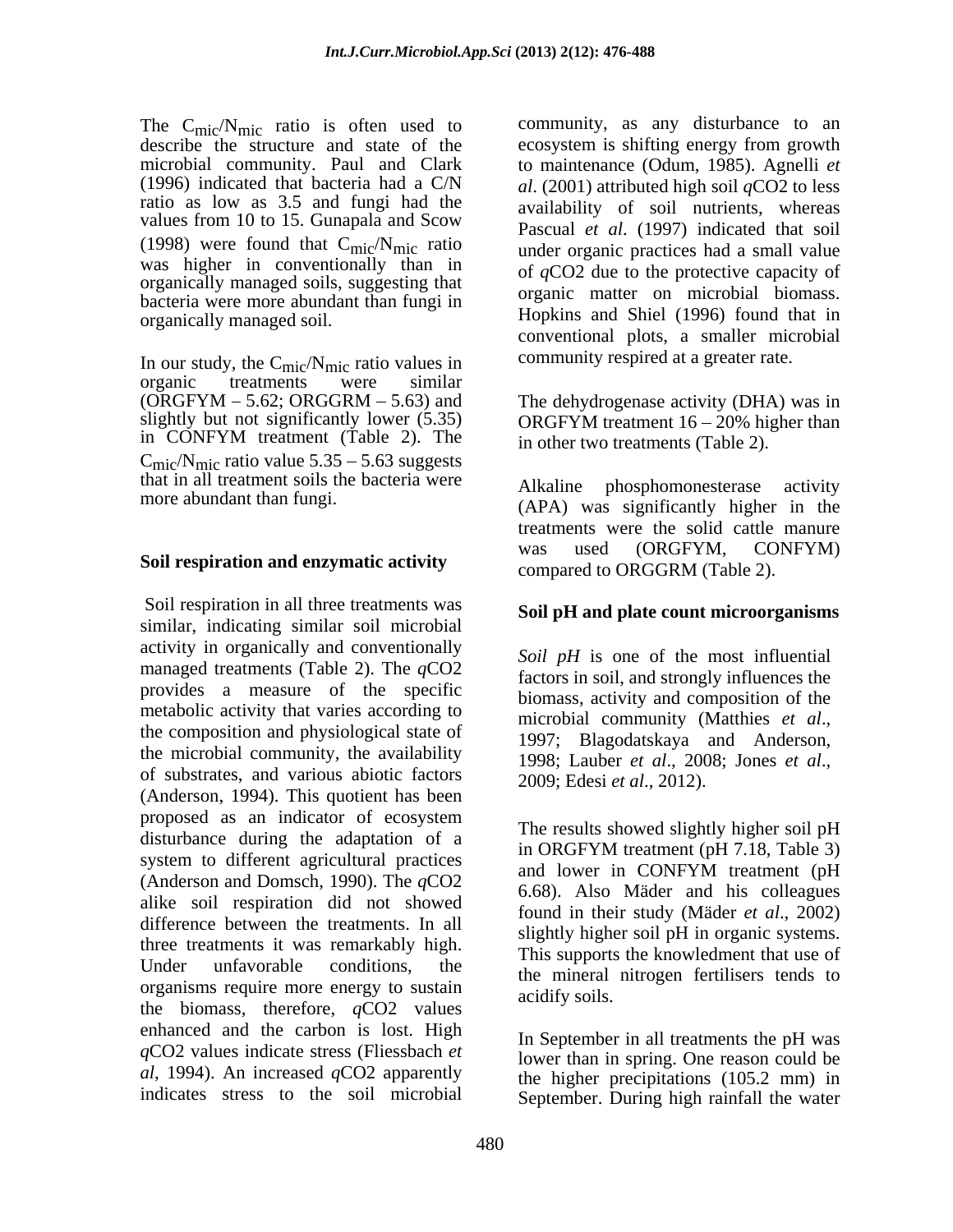passing through the soil leaches basic cations into drainage water. These basic cations are replaced by acidic cations such as aluminum  $(AI^{3+})$  and hydrogen  $(H^+)$ .<br>For this reason, soils pH decreases under

of the study showed tendency that the fertilization with manure in ORGFYM treatment had positive aftereffect on the total number of bacteria. In previous study we found yeast were

It is known that the molds derive energy fungicides reduced soil yeast population. not through photosynthesis but from the In present study in CONFYM treatment organic matter in which they live. only once the herbicide was used and no Typically, molds secrete hydrolytic other pesticides were used at all. For some enzymes, mainly from the hyphal tips. These enzymes degrade complex greater yeast abundance on this treatment biopolymers such as starch, cellulose and (Table 3). lignin into simpler substances which can be absorbed by the hyphae. In this way, molds play a major role in causing decomposition of organic material, enabling the recycling of nutrients throughout ecosystems (Madigan *et al*, Spore-forming bacteria are versatile microorganisms able to produce spores

Although the abundance in different conditions, *e.g*., high temperature and treatments was similar and statistically drought (Gorlach-Lira, Coutinho, 2007) significant differences did not occurred and intensive fertilizer and pesticide there was tendency that in ORGFYM application (Bigelow *et al.* 2002). Also, treatment the abundance of molds was 38 the results showed similar abundance in all CONFYM treatments.

In general, the abundance in all treatments Whereas their abundance depended on was higher in fall and lower in spring. It is well known, that the warm and humid weather is favorable for the growth of molds.

## **Yeast**

<sup>+</sup>). ecosystems and form a significant For this reason, soils pH decreases under contribution to biodiversity (Fleet, 1998). high rainfall conditions (Hallik, 1963). The soil is the ultimate repository for **Total number of bacteria** species of yeasts (Phaff and Starmer, The abundance of total number of bacteria wide spectrum of metabolic abilities, did not differed between treatments. enabling them to utilize many of the However, it was 94% higher in fall hydrolytic products of plant materials compared to spring (Table 3). The results generated by fungal and bacterial activities Yeasts are important members in many storage and even development of certain 1987). Most of the yeast species possess a (Phaff and Starmer, 1987).

**Molds** (Edesi *et al*., 2012). Also the Dickinson very sensitive for the use of pesticides (1973) reported that some of the In present study in CONFYM treatment reason, there was even tendency for (Table 3).

# **Mesophilic spore-forming bacteria.**

71% higher than in ORGGRM and Spore-forming bacteria are versatile microorganisms able to produce spores highly tolerant to adverse environmental application (Bigelow *et al*. 2002). Also,

treatments (Table 3).<br>Whereas their abundance depended on the sampling time - it was higher in fall like with total number of bacteria and molds.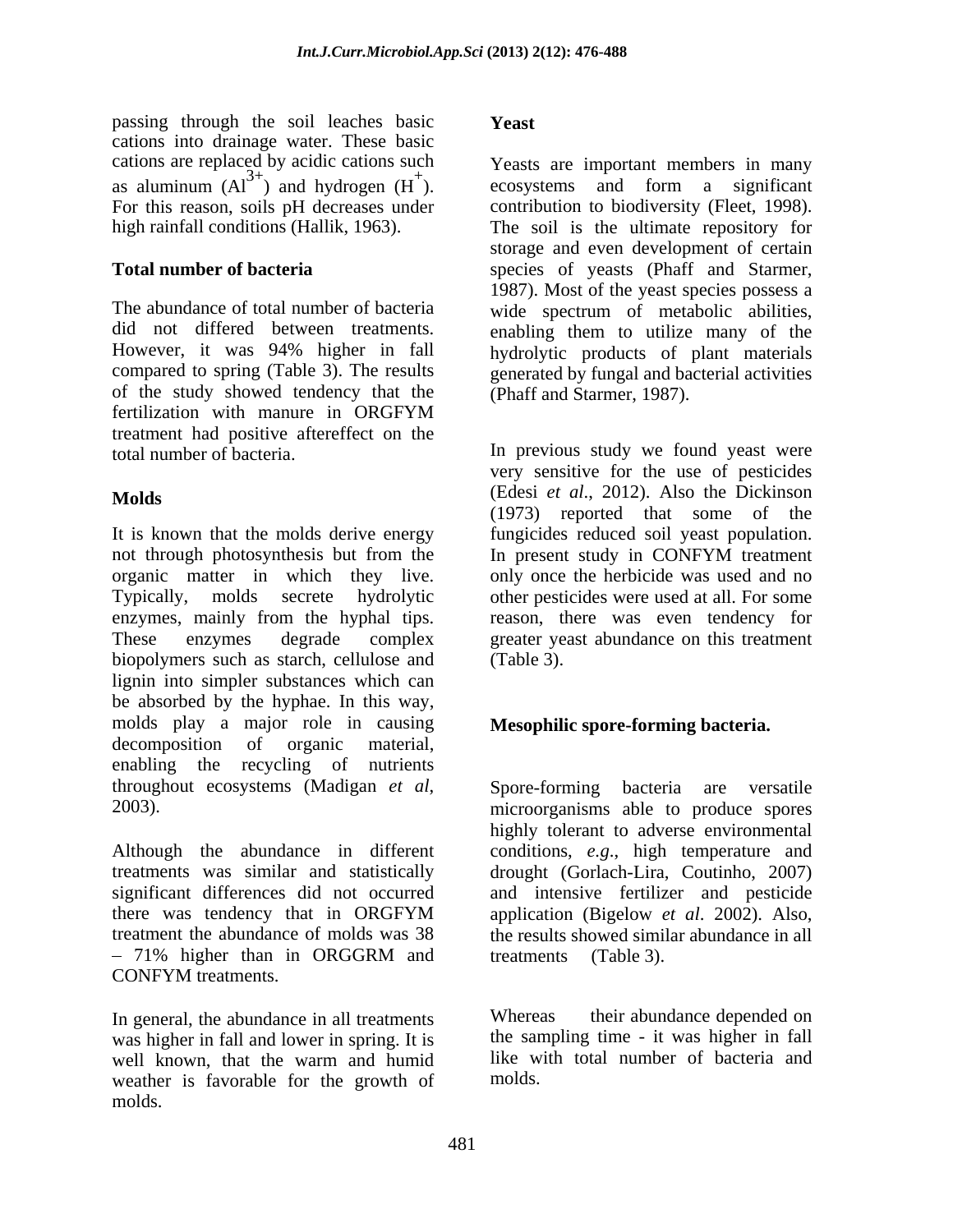### *Int.J.Curr.Microbiol.App.Sci* **(2013) 2(12): 476-488**

| Year | <b>Date</b>     | Crop                                                 | <b>Chemical</b><br>category | Commercial<br>name        | <b>Active ingredient/plant</b><br>nutrient                                      | Hectare<br>amount |
|------|-----------------|------------------------------------------------------|-----------------------------|---------------------------|---------------------------------------------------------------------------------|-------------------|
| 2007 | $9.$ April      | winter rye                                           | Mineral<br>fertilizer       |                           | N 34<br>amidosulfuron /100 g $1^{-1}$ ),                                        | 100 kg            |
|      | 10.May          | (Secale cereale                                      | Herbicide                   | Sekator 375 OD            | iodosulfuron $(25 \text{ g} l^{\text{-}1})$                                     | 0.151             |
|      | 15.May          |                                                      | Mineral<br>fertilizer       |                           | N 34                                                                            | 100 kg            |
| 2008 | $\vert$ 8. May  | potato (Solanum<br>tuberosum $L$ .)                  | Mineral<br>fertilizer       |                           | NPK 10:10:20<br>rimsulfuron 250 g $\text{kg}^{-1}$                              | 600 kg            |
|      | $19.$ June      |                                                      | Herbicide                   | Titus 25 DF               |                                                                                 | 50 g              |
|      | $19.$ June      |                                                      | Fungicide                   | Ridomil Gold<br>MZ 68 WG  | metalaxyl $(40 \text{ g kg}^{-1})$ ,<br>mancoceb $(640 \text{ g kg}^{-1})$      | $2.5$ kg          |
|      | 4. July         |                                                      | Fungicide                   | Shirlan                   | fluazinam $(500 \text{ g} l^1)$                                                 | 0.71              |
|      | $11.$ July      |                                                      | Fungicide                   | Shirlan                   | fluazinam $(500 \text{ g } 1^{-1})$                                             | 0.31              |
|      | $24$ . July     |                                                      | Fungicide<br>$+$            | Ranman +<br>Danadim 40 EC | Cyazofamid $(400 \text{ g l}^{-1})$<br>dimethoate 400 g $1^{-1}$                | $0.2 +$<br>0.51   |
| 2009 | 28.April        | oat (Avena                                           | Insecticide<br>Mineral      |                           | NPK 24:6:12                                                                     | 300 kg            |
|      | 30.May          | sativa $L$ .)                                        | fertilizer<br>Herbicide     | Sekator 375 OD            | amidosulfuron /100 g $1^{-1}$ ),<br>iodosulfuron $(25 \text{ g} l^{\text{-}1})$ | 0.151             |
|      | 2010   28.April | barley (Hordeum<br><i>vulgare L.</i> ) with          | Mineral<br>fertilizer       |                           | NPK 24:6:12                                                                     | 200 kg            |
|      | 31. May         | undersown red<br>clover (Trifolium<br>$pratense$ L.) | Herbicide                   | <b>MCPA</b>               | MCPA $(750 \text{ g } l^{\text{-}1})$                                           | $0.9$ kg          |

Table.1 Pesticides and mineral fertilizers use in conventional (CONFYM) treatment 2007-2010

Table.2 Soil microbial biomass (C<sub>mic</sub>), nitrogen (N<sub>mic</sub>), C<sub>mic</sub>/N<sub>mic</sub> ratios mean values, soil basal respiration, metabolic quotient CO<sub>2</sub> (qCO<sub>2</sub>), dehydrogenase (DHA) and alkaline phosphomonesterase (APA) activity mean values of treatments in 2010

| Treatment <sup>a</sup> | $\mathcal{L}$ mic<br>$CO2-C$<br>$\left  \right $ g-1 soil) | Cmic/N <sub>m</sub><br>raus | вasaı<br>respiratio.<br>164 h ( $\mu$ g CO2-C<br>र्-Isoil h-I) | $qCO2$ (µg<br>Cmic $h-1$ ) | Dehydrogenas<br>$\sim$ CO2-C mg $\vert$ e (µg TPF g-1 $\vert$<br>soil $h-1$ ) | Phosphomonester<br>(Nitrophenol µg<br>g-1 soil $h-1$ ) |
|------------------------|------------------------------------------------------------|-----------------------------|----------------------------------------------------------------|----------------------------|-------------------------------------------------------------------------------|--------------------------------------------------------|
| ORGFYM                 | 192.12a   $34.23^a$                                        | $5.62^{\circ}$              |                                                                |                            | $4.50^{\circ}$                                                                | 241.92                                                 |
| ORGGRM                 | $181.89a$ 32.29 <sup>a</sup>                               | $5.63^{\circ}$              |                                                                |                            | $3.88^{b}$                                                                    | 196.2.                                                 |
| CONFYM                 | $180.11a$ 33.61 <sup>a</sup>                               | $5.35^{\circ}$              |                                                                |                            | $3.73^b$                                                                      | 255.96                                                 |

Notes.  $^{4}$ ORGFYM – organic with green and cattle manure; ORGGRM – organic with green manure;  $CONF<sub>M</sub> - conventional with green and cattle manure, mineral fertilizers$ and pesticides. Different letters behind the mean values (n=4) indicate significant differences  $(p<0.05)$  in a category.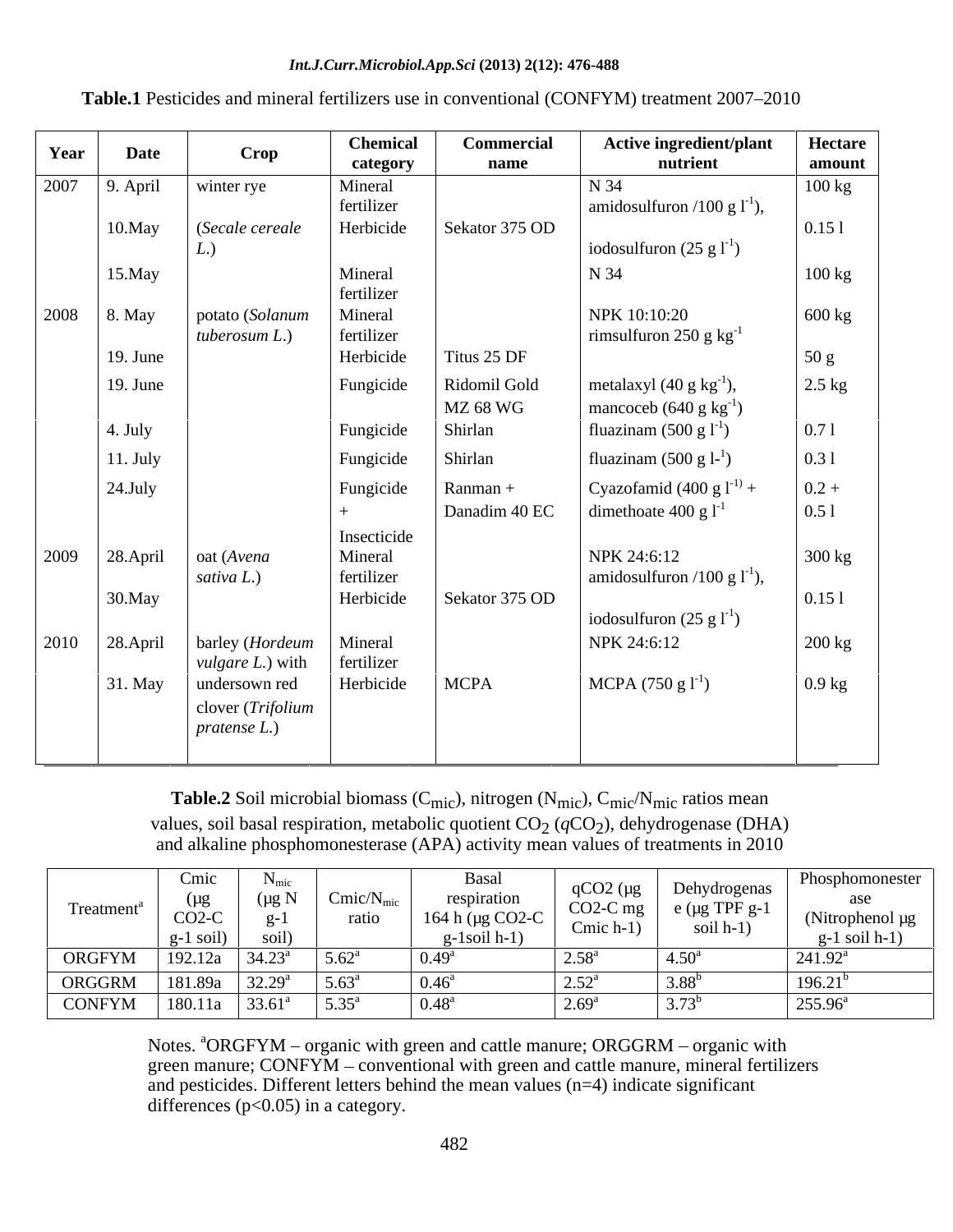*Fusarium spp.* Fusarium species are ubiquitous in soil and are important worldwide plant pathogens (Domsch and Gams, 1970). Fusaria exist in soil as colonizers of living plants or plant residues within the soil or adjacent to the soil surface (Burgess, 1981). The lowest spring and highest in fall (Table 3). The Between the treatments no difference was observed (Table 3).

### **Actinomycetes**

The actinomycetes comprise more than microorganisms in soil; however, their biomass contribution is variable and much less than that of fungi (Kuster. 1968; Gray, Williams, 1971). In nature, they play an important role in the cycling of organic compounds and have also been associated with soil organic matter production.

*Fusarium* spp. abundance occurred in 1.40 x 10 6 (CFUs, Table 3). Also Frey *et*  main reason for this is that in September that the total actinomycete communities there was lot of rainfall, which contributed were affected only minimally by tillage to the development of *Fusarium* spp. regime and not at all by nitrogen (Figure 1). Also McMullen (1997) states fertilization. Soil organic matter content, that for the Fusarium population frequent pH and moisture also failed to influence rainfall and high humidity are favorable. <br>actinomycete communities in Western The abundance of actinomycetes was in tretments similar and ranged from 0.73 to *al*., (1999) and Beare *et al*., (1992) found Australian soils (Keast , Tonkin, 1983).

### **Denitrifying bacteria**

30% of the total population of of denitrification is also found in certain Denitrification is mainly sustained by denitrifying bacteria, although the ability of denitrification is also found in certain fungi (Zumft, 1997).

**Figure.1** Total precipitation (mm) and average air temperature (°C) decadely during the growing season 2010

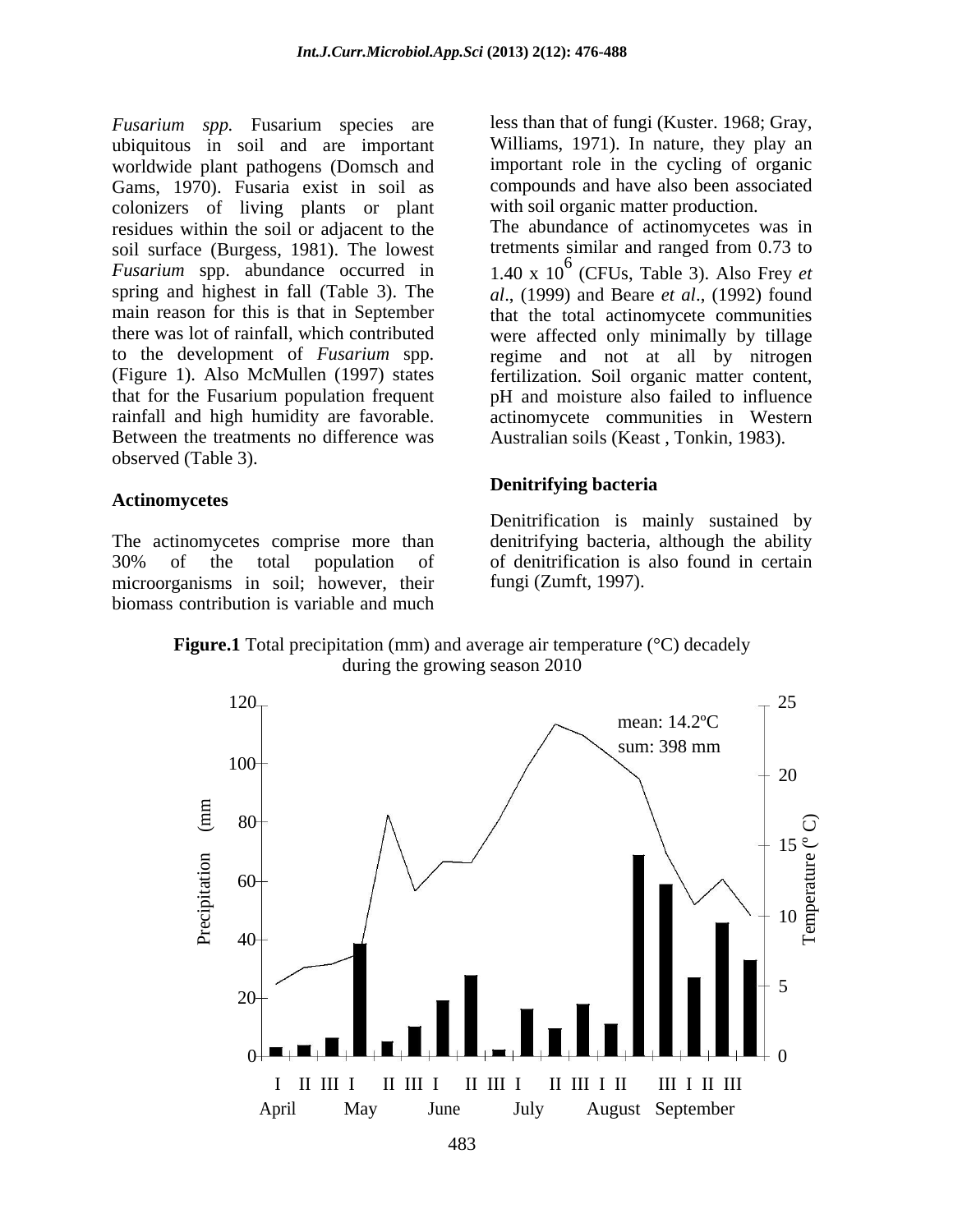|                             | nH                                                |                                  |                    |                     |                   |                    |                              |                   |                           |                 |                   |
|-----------------------------|---------------------------------------------------|----------------------------------|--------------------|---------------------|-------------------|--------------------|------------------------------|-------------------|---------------------------|-----------------|-------------------|
| Particulars                 |                                                   | Total number of   Molds   Yeasts |                    |                     | Mesophilic        | <b>Fusarium</b>    | Actino                       | Denitri-          | Nitri-                    | Azoto-          | Cellulose         |
|                             |                                                   | bacteria $106$                   |                    |                     | bacteria          |                    |                              | $mytct$   fying   | fying                     | bacteria decom- |                   |
|                             |                                                   |                                  |                    |                     |                   |                    |                              |                   |                           |                 |                   |
|                             |                                                   |                                  |                    |                     |                   |                    |                              |                   |                           |                 |                   |
|                             | $\frac{(H_2O)}{7.18^a}$                           |                                  | 10 <sup>4</sup>    | $10^3$              | 10 <sup>5</sup>   | $10^3$             | 10 <sup>6</sup>              |                   | bac. $10^5$   bac. $10^4$ | $\overline{10}$ | posers $10^3$     |
| <b>Treatment</b>            |                                                   | $9.75^{\text{a}}$                | $16.12^{\text{a}}$ | $1.72^{\rm a}$      | $3.90^{\rm a}$    | $5.82^{\circ}$     | $1.06^{\circ}$               | $3.17^{\circ}$    | $3.13^{\circ}$            | $9.50^{\circ}$  | $3,26^{\circ}$    |
| ORGFYM                      |                                                   |                                  |                    |                     |                   |                    |                              |                   |                           |                 |                   |
| ORGGRM                      | 7.03 <sup>b</sup>                                 | 8.06 <sup>a</sup>                | $11.66^{\circ}$    | $2.22^{\rm a}$      | $3.01^{\circ}$    | $5.58^{\circ}$     | 1.00 <sup>a</sup>            | $4.53^{\circ}$    | $1.87^{\rm b}$            | $3.93^{\circ}$  | $2,38^{\rm a}$    |
| CONFYM                      | $6.68^{\circ}$                                    | $8.09^{a}$                       | $9.41^{\circ}$     | $6.68^{\rm a}$      | $3.92^{\rm a}$    | 5.56 <sup>a</sup>  | $1.15^{\circ}$               | 1.56 <sup>a</sup> | 3.00 <sup>a</sup>         |                 | $2,03^{\rm a}$    |
| <b>Sampling date</b>        | $6.97^{b}$                                        | $5.87^{\rm b}$                   | $5.03^{b}$         | $0.33^{b}$          | $5.38^{a}$        | 4.77 <sup>b</sup>  | $1.19^{a}$                   | $5.21^{\circ}$    | $2.43^{b}$                | $3.10^a$        | $2.40^{\circ}$    |
|                             |                                                   |                                  |                    |                     |                   |                    |                              |                   |                           |                 |                   |
|                             | Spring<br>$7.07^{\text{a}}$<br>Fall               | $11.40^{\circ}$                  | $19.77^{\circ}$    | $6.75^{\mathrm{a}}$ | $1.84^{\rm b}$    | $6.53^{\rm a}$     | $\overline{0.95}^{\text{a}}$ | $0.96^{\rm a}$    | $2.90^{\rm a}$            | $14.63^{\circ}$ | $2.71^{\circ}$    |
|                             |                                                   |                                  |                    |                     |                   |                    |                              |                   |                           |                 |                   |
| <b>Treatment x Sampling</b> |                                                   |                                  |                    |                     |                   |                    |                              |                   |                           |                 |                   |
| date                        | 7.1 <sup>ab</sup>                                 | 7.07 <sup>bc</sup>               | $5.54^b$           | $0.00^{\text{a}}$   | $5.74^{\rm a}$    | 4.70 <sup>c</sup>  | $1.40^{\circ}$               | $5.74^{\circ}$    | $2.75^{\circ}$            | $3.78^{a}$      | $3.44^{\rm a}$    |
| ORGFYM, spring              |                                                   |                                  |                    |                     |                   |                    |                              |                   |                           |                 |                   |
| ORGFYM, fall                | $7.27^{\rm a}$                                    | $12,43^{\circ}$                  | $26,7^{\rm a}$     | $3,24^{\circ}$      | 2.06 <sup>b</sup> | $6.94^{\rm a}$     | $0.73^{\rm a}$               | $0.59^{a}$        | $3.50^{\circ}$            | $15.22^{\rm a}$ | $3.09^{\rm a}$    |
| ORGGRM, spring              |                                                   | $4.21^\circ$                     | $4.56^{\rm b}$     | $0.20^{\rm a}$      | $4.70^{\rm a}$    | $4.51^{\circ}$     | $1.12^{\rm a}$               | $7.22^{\text{a}}$ | $1.40^{\rm b}$            | $4.15^{\rm a}$  | $1.83^{\text{a}}$ |
| ORGGRM, fall                |                                                   | $11.91^{\circ}$                  | $18.77^{\circ}$    | $4.44^{\rm a}$      | $1.32^{b}$        | $6.66^{\circ}$     | 0.88 <sup>a</sup>            | $1.84^{a}$        | $2.34^{ab}$               | $3.71^{\circ}$  | $2.92^{\rm a}$    |
|                             | $\frac{6.97^{bc}}{7.1^{ab}}$<br>6.53 <sup>d</sup> |                                  |                    |                     |                   |                    |                              |                   |                           |                 |                   |
| CONFYM, spring              |                                                   | $6.33^{\circ}$                   | 4.99 <sup>b</sup>  | $0.78^{\rm a}$      | 5.7 <sup>a</sup>  | 5.11 <sup>bc</sup> | $1.05^{\rm a}$               | $2.68^{\rm a}$    |                           | $1.37^{\rm a}$  | $1.93^{\circ}$    |
| CONFYM, fall                | $6.83^{\circ}$                                    | $9.85^{ab}$                      | $13.83^{ab}$       | $12.57^{\circ}$     | $2.15^{\rm b}$    | $6.00^{ab}$        | $1.25^{\circ}$               | $0.44^{\circ}$    | $2.86^{\circ}$            | $24.97^{\circ}$ | $2.13^{\circ}$    |
| <b>Model effects</b>        |                                                   |                                  |                    |                     |                   |                    |                              |                   |                           |                 |                   |
| Treatment                   | < .0001                                           | 0.0532                           | n.s.               | n.s.                | n.s.              | n.s.               | n.s.                         | n.s.              | 0.0008                    | n.s.            | n.s.              |
| Sampling date               | 0.0003                                            | < .0001                          | < 0001             | 0.0456              | < .0001           | < .0001            | n.s.                         | n.s.              | 0.0477                    | n.s.            | n.s.              |
| Treatment x Sampling date   | n.s.                                              | 0.0366                           | n.s.               | n.s.                | n.s.              | 0.0155             | n.s.                         | n.s.              | n.S.                      | n.s.            | n.s.              |

**Table.3** Mean values (CFU  $g^{-1}$  dry soil) of treatments, sampling dates and their interaction in 2010

*Notes.* <sup>a</sup>ORGFYM – organic with green and cattle manure; ORGGRM – organic with green manure; CONFYM – conventional with green and cattle manure, mineral fertilizers and pesticides. Different letters behind the mean values  $(n=3)$  indicate significant differences  $(p < 0.05)$  in a category. Significances of model effects ( $p > F$ ) are indicated. For significant model effects a post hoc Tukey HSD test was performed to compare mean values. n.s.  $-$  Not significant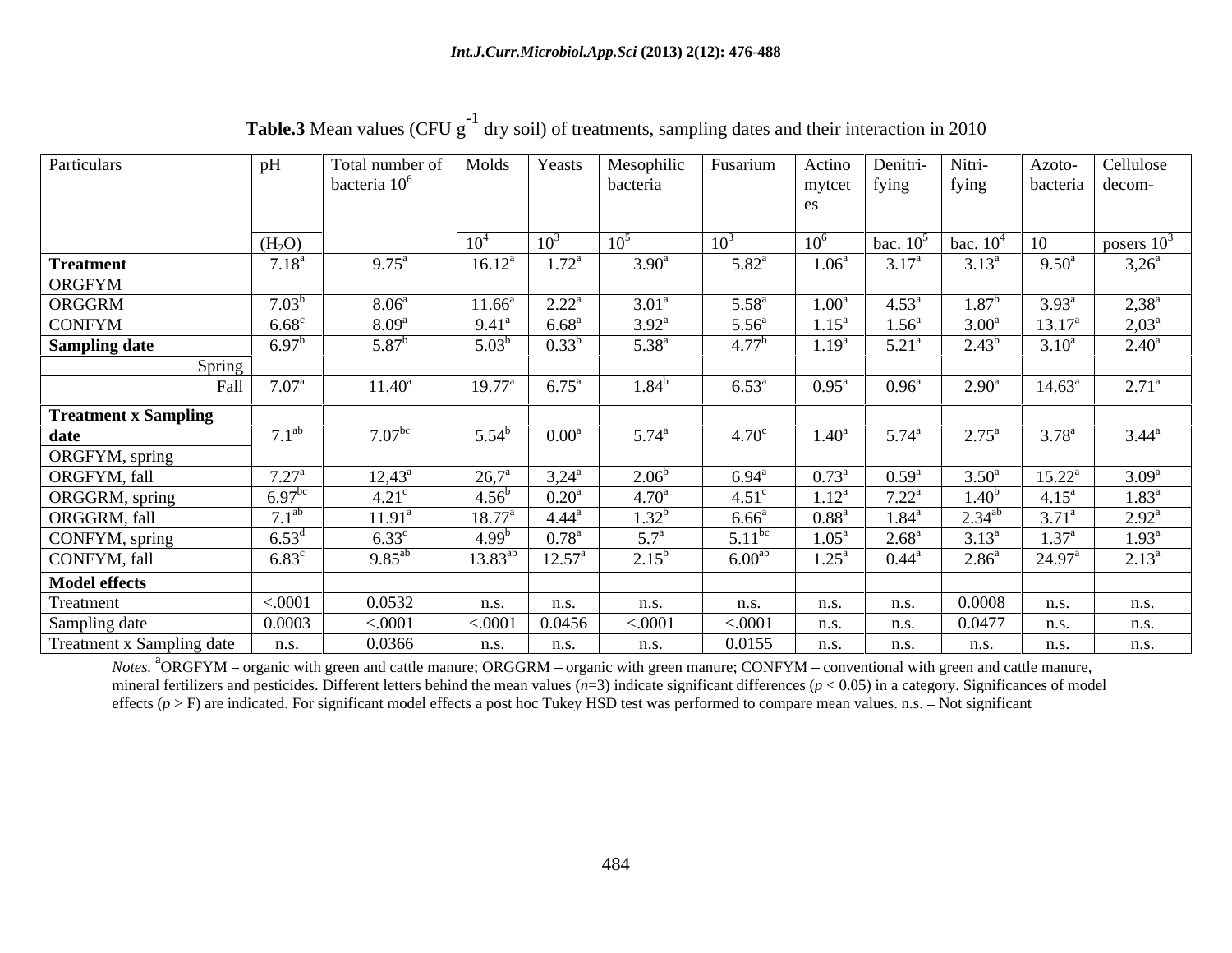Denitrifying bacteria reduce nitrate  $(NO_3)$ to nitrous oxide  $(N_2O)$  or to nitrogen gas  $(N<sub>2</sub>)$ . With the ability to degrade organic matter, denitrifying bacteria play a crucial function in reducing organic carbon, thereby reducing nitrate in the wastewater<br>and soils (Hallin and Pell, 1998; Pai et al., partial pressure, available  $NO<sub>3</sub>$  to serve as an oxidant, and organic C as an energy

The treatments had unclear effect on the abundance of denitrifying bacteria because<br>Azotobacteria of large fluctuations between the replications (Table 3). Although there was tendency for higher level in organic treatments. The lower number of the aid of a legume. It has beneficial denitrifying bacteria in CONFYM effects on plant yields, due to the increase treatment suggests that they are sensitive to pesticides, although in this year in CONFYM treatment only once the herbicides was used. The denitrifying Fluctuations between the replications were<br>extreme and significant differences activity is often used for testing the effects of the pesticides because of their sensitivity to environmental toxicants.

Nitrifying bacteria are responsible for the tendency of greater abundance in fall then biological oxidation of ammonia. These the amount of precipitations was bacteria are chemolithotrophs, obtaining chemical energy from the oxidation process. This energy is used to elaborate organic compounds from carbon dioxide.

Nitrifying bacteria usually occur in small numbers in upper layers of sediments as bacteria, filamentous fungi, they are obligate aerobes (Kolwzan et. al 2006). The abundance of nitrifying actinomycetes (Wright, 2003). treatment (1.87 x  $10^4$  CFUs), where only

- ) The abundance of nitrifying bacteria was and soils (Hallin and Pell, 1998; Pai *et al.*,<br>1999; Song *et al.*, 2000). Factors very dry The temperature response of regulating denitrification rates are low  $O_2$  initrification is approximately with an source for heterotrophic bacteria partially due to increased biological  $O_2$ (Williams *et al*., 1992). consumption (Grundmann *et al*., 1995; greatest in fall  $(2.90 \times 10^4 \text{ CFUs})$ . This  $4^4$  CFUs). This could also have been caused by the uniform rainfall in September, which was favorable on the development of nitrifying bacteria (Table 3, Figure 1). Nitrification is favored at moderate pH and in well aerated soils, but declines as soils become very dry. The temperature response of optimum between 20°C and 35°C. The decline at higher temperatures may be Parton *et al*., 2001; Avrahami *et al*., 2003).

# **Azotobacteria**

Azotobacter is a bacterium that can fix atmospheric nitrogen into the soil without effects on plant yields, due to the increase of fixed nitrogen content in soil (Zahir *et al*., 1996; Pandey *et al*., 1998).

**Nitrifying bacteria** and the control of the control of the control of the control of the control of the control of the control of the control of the control of the control of the control of the control of the control of t Fluctuations between the replications were extreme and significant differences between the treatments did not occur (Table 3). During the study, their numbers ranged between 1.37 and 24.97 x 10 (CFUs). However, the results of the analysis in spring and fall showed the amount of precipitations was significantly higher as in spring (Figure 1).

### **Cellulose decomposers**

bacteria was higher in CONFYM  $(3.00 \text{ x})$  Mandelssohn et al. (1000) note that the  $10^4$  CFUs) and ORGFYM (3.13 x  $10^4$  menders of the all (1999) note that the 4 Mendelssohn *et al*., (1999) note that the CFUs) treatments, where the solid cattle fertility, oxygen, and pH are the important manure was used and lower in ORGGRM extrinsic abiotic variables affect <sup>4</sup> CFUs), where only decomposition rate. Our previous studies the green manure was used (Table 3). have shown higher abundance of celluloseThe main cellulose utilizing species are the aerobic and anaerobic hemophilic bacteria, filamentous fungi, basidiomycetes, thermophilic bacteria and actinomycetes (Wright, 2003). soil moisture, temperature as well as extrinsic abiotic variables affect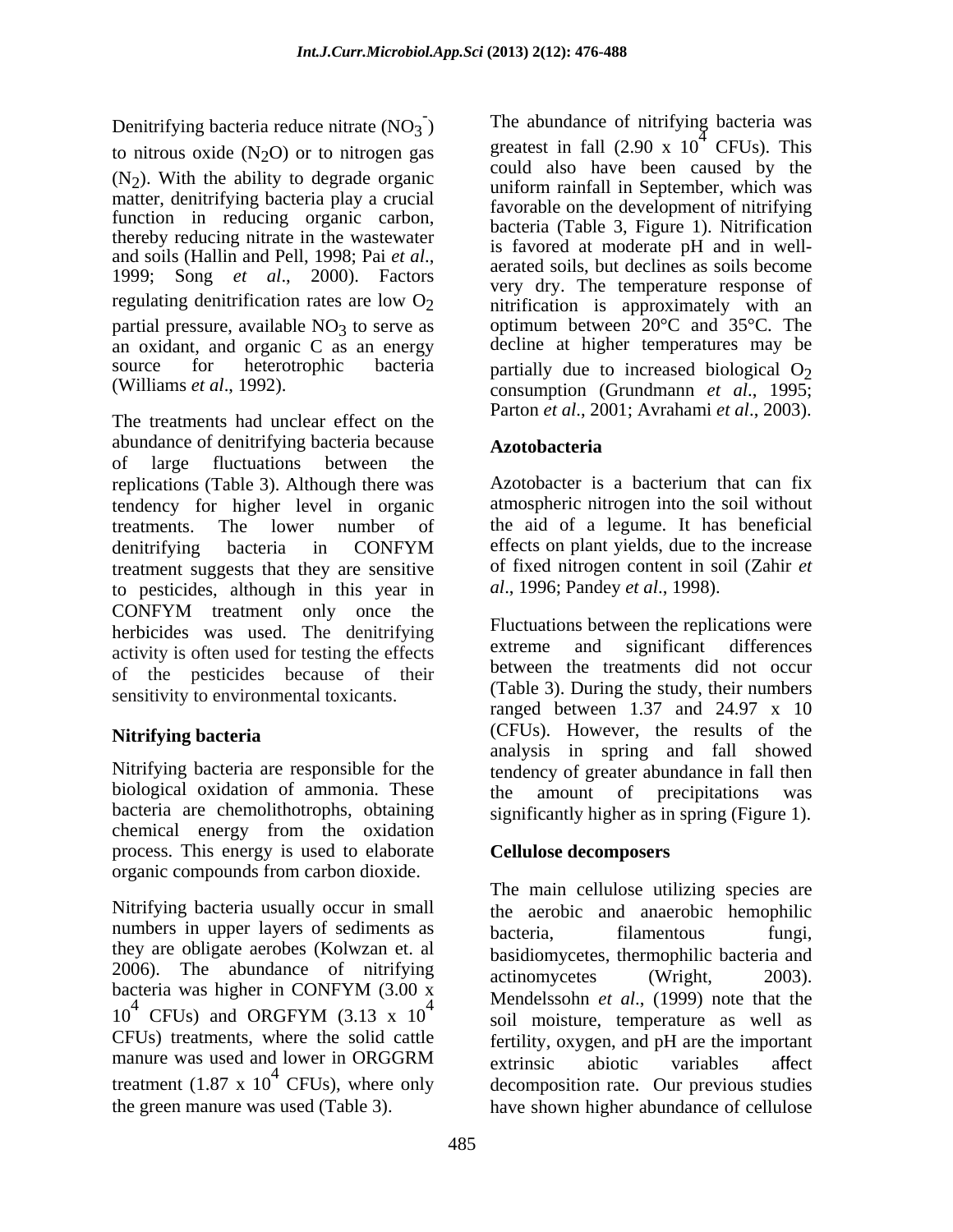decomposer in the treatments, where the cattle manure was used (Edesi *et al.*,<br>2012). In the present study because  $2012$ . In the present study because  $2012$ . fluctuations between the replications the positive effect of manure was not as clear. However, the similar tendency was still

The aim of our study was to assess the effect of fertilization on soil microbial activity, plate count microorganisms and on soil pH in organic and conventional farming conditions. On the bases of results Biochem. 25: 393–395. from present and previous study (Edesi *et al*. 2012), we can conclude that the use of organic fertilizers such as animal manure in addition to the legumes as green manure encourages the microbial activities in the soil. Legumes alone are not sufficient to maintain or increase the soil microbial activity. Therefore, although the green manuring is considered to be an important management practice in organic the fungal-to-bacterial ratio and *q*CO2 of cultivation to support soil microbial microbial biochem 30: 1269–1274. activity and the abundance of microbes in Booth, C., 1971. The Genus Fusarium. different microbial communities it is important to use other organic fertilizers UK, p. 237. such as animal manure in addition to green

This work was funded by the Estonian  $\frac{235}{\text{Nickinos}}$ Ministry of Agriculture. We are pleased to acknowledge Soil Sciences division from Research Institute of Organic Agriculture  $(FiBL)$  and Helgi Laitamm from  $\frac{1}{27 \cdot 374.370}$   $F_iB_i$  and Helgi Laitamm from  $\frac{1}{27 \cdot 374.370}$ Agricultural Research Centre Domsch, K. H., and Gams W. 1970. Fungi in

Agnelli, A., Ascher J., Corti G., Ceccherini,M. T., Nannipieri P., and Pietramellara G. 2004. Distribution of microbial communities in a forest container scandinavial profile investigated by microbial biomeca 583 - 594. soil profile investigated by microbial biomass, soil respiration and DGGE of total extracellular

DNA. Soil Biol.Biochem. 36: 859-868.

- Anderson, T. H., 1994. Physiological analysis of microbial communities in soil: application and limitations. In: Ritz, K., Dighton, J., Giller, K. E. (ed.), Beyond the Biomass. British Society of Soil Science, BSSS, Wiley-Sayce, UK, p. 67-76.
- noticeable (Table 3). Application of eco-physiological quotients<br>
(CO2 and D) an minutial biases from sails **Conclusion** of different cropping histories. Soil Biol. Anderson, T. H., and Domsch K. H., 1990. (*q*CO2 and *q*D) on microbial biomass from soils of different cropping histories. Soil Biol. Biochem. 22: 251–255.
	- Anderson, T. H., and Domsch K. H. 1993. The metabolic quotient for  $CO<sub>2</sub> (qCO<sub>2</sub>)$  as a specific activity parameter to assess the effects of environmental conditions, such as pH, on the microbial biomass of forest soils. Soil Biol. Biochem. 25: 393–395.
	- Avrahami, S., Liesack W., and Conrad R. 2003. Effects of temperature and fertilizer on activity and community structure of soil ammonia oxidizers. Environ. Microbiol. 5: 691-705.
	- Beare, M. H., Parmelee R. W., Hendrix P. F., Cheng W., Coleman D., and Crossley Jr. D. A. 1992. Microbial and faunal interactions and effects on litter nitrogen and decomposition in agro ecosystems. Ecol. Monograp. 62: 569–591.
	- Blagodatskaya, E. V., and Anderson T. H. 1998. Interactive effects of pH and substrate quality on microbial communities in forest soils. Soil Biol. Biochem. 30: 1269–1274.
	- Booth, C., 1971. The Genus Fusarium. Commonwealth Mycological Institute, Kew, UK, p. 237.
- manure.<br>
Eds., Fusarium Diseases, Biology, and<br>
(Eds., Fusarium Diseases, Biology, and **Acknowledgement Acknowledgement Changing** *Lemsylvania* State Chiversity Press. Burgess L. W. 1981. General ecology of the Fusaria. In P. E. Nelson, T. A. Toussoun, R. J. Cook (Eds), Fusarium Diseases, Biology, and Taxonomy. Pennsylvania State University Press: 235.
	- Dickinson, C. H., 1973. Interactions of fungicides and leaf saprophytes. Pesticide Science, 4: 563-574. Dilly O., Munch J. C. 1998. Ratios between estimates of microbial biomass content and microbial activity in soils. Biol. Fertility of Soil. 27: 374-379.
- for their advice and help of this work. agricultural soils, Longman Group Limited, **References** Noormets M., Lauringson E., Adamson A., Akk London, p. 20-152. Edesi L., Järvan M., E. 2012. The importance of solid cattle manure application on soil microorganisms in organic and conventional cultivation. Acta Agriculturae Scandinavica: Section B, Soil. Plant Sci. 62 (7): 583 - 594.
	- FAL, FAW, RAC, 1996. Referenzmethoden der Eidg.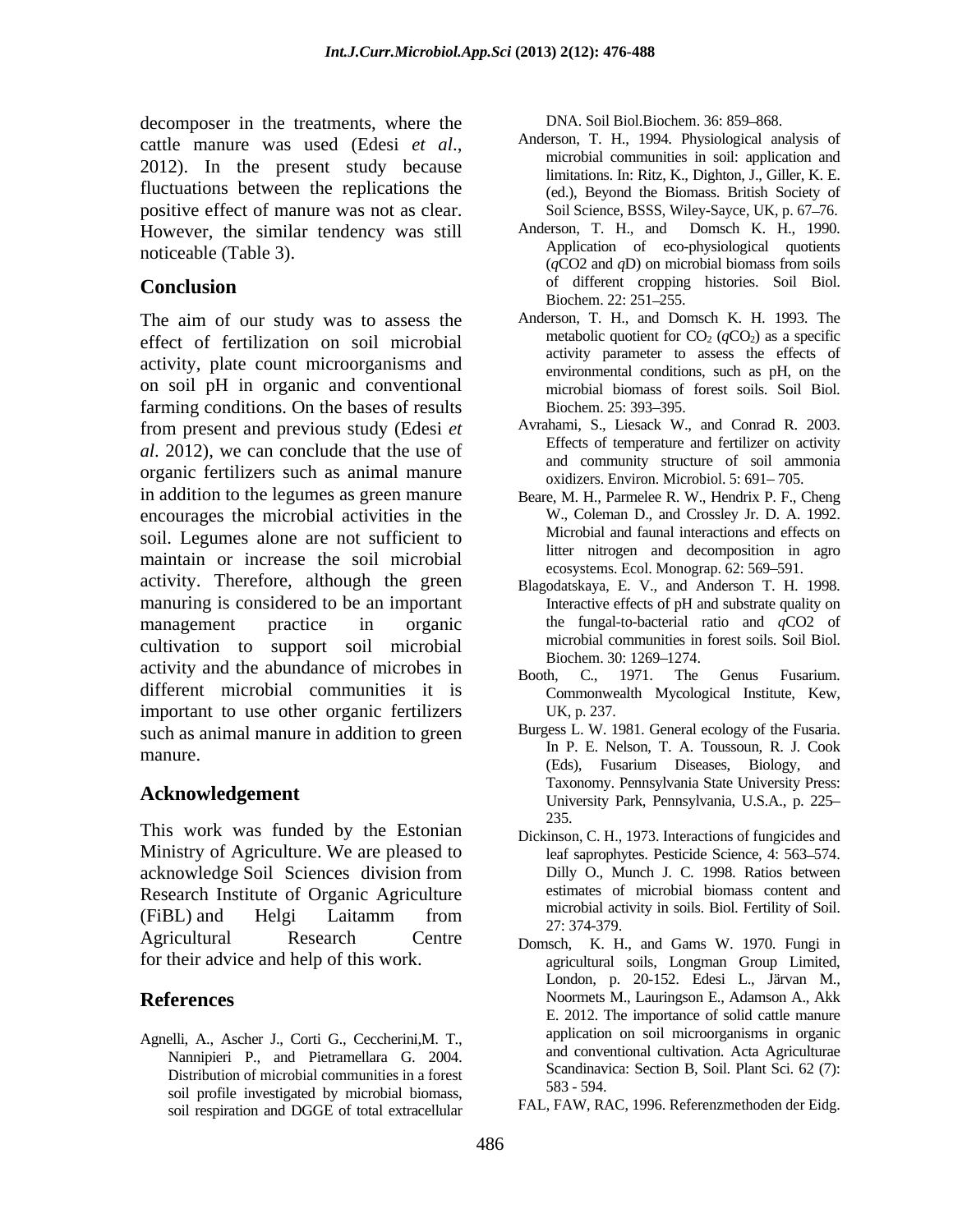- FAO. ISSS/ISRIC. World reference base for soil
- 
- Fliessbach, A., Martens R., and Reber,H. H. 1994. Soil microbial biomass and microbial activity in Soil Biol. Biochem. 28: 33–37. Microbial biomass and size-density fractions Soil Biol Biol Biochem 28: 25–31.
- Frey, S. D., Elliott E. T., and Paustian K. 1999. Bacterial and fungal abundance and biomass in two climactic gradients. Soil Biol. Biochem. 31:
- Gerlach, W., and Nirenberg H. 1982. The genus of Fusarium -a pictorial atlas. Kommissionverlag J. Biol. Sci 36: 191-203.
- 
- Gorlach-Lira, K., and Coutinho H. D. M. 2007.
- Gray, T. R. G., Williams S. T. 1971. Soil
- Grundmann, G. L., Renault P., Rosso L., and Bardin on thestructure of bacterial and fungal and temperature on nitrification and aeration. Dynamics of soil microbial biomass and activity
- Hallik, O., 1963. Agrokeemia. 431 p. (in Estonian).
- the count of aerobic mesophilic bacteria (plate
- ethanol in activated sludge I. Stationary
- ICC Standard No. 144. 1992. Enumeration of spores of mesophilic bacteria. ICC Standard No. 146. 1992. Enumeration of yeasts and molds (spatula
- Landwirtschaftlichen Forschungsanstalten. 1. ISO 6887 1:2001. 2001. Microbiology of food and Bodenuntersuchung zur Düngeberatung, Zürich- animal feeding stuffs – Preparation of test Reckenholz. samples. Initial suspension and decimal dilutions resources / World Soil Resources Report. – General rules for the preparation of the initial Rome, Italy, 1998, 84 p. suspension and decimal dilutions. for microbiological examination - Part 1:
- Fleet, G. H., 1998. Yeasts in natural habitats. Food Joergensen, R.G., and Mueller, T. 1996b. The Technol.Biotechnol. 36: 285 289. fumigation extraction method to estimate soil microbial biomass: calibration of the kEN value. Soil Biol. Biochem. 28: 33–37.
	- soils treated with heavy metal contaminated Joergensen, R.G., and Mueller T. 1996a. The sewage sludge. Soil Biology & Biochemistry 26: fumigation extraction method to estimate soil 1201-1205. Fliessbach A., Mäder P. 2000. microbial biomass: calibration of the kEC-factor. fumigation extraction method to estimate soil Soil Biol. Biochem. 28: 25–31.
	- differ between soils of organic and conventional Jones R. T., Robeson M. S., Lauber C. L., Hamady, agricultural system. Soil Biol. Biochem. 32: 757- M., Knight, R., and Fierer, N. 2009. A 768. comprehensive survey of soil acidobacterial M., Knight, R., and Fierer, N. 2009. A diversity using pyrosequencing and clone library analyses. The ISME J. 3: 442–453.
	- conventional and no-till agroecosystems along Keast, D., and Tonkin C. 1983. Antifungal activity of 573–585. Phytophora and Pythium species and a Western Australian soil actinomycetes against Phytopthora and Pythium species and a mycorrhizal fungus, Laccaria laccata. Australian. J. Biol. Sci 36: 191–203.
- Paul Parey. Berlin, 406 p. Kolwzan, B., Adamiak W., Grabas K., and Glick, B., 1995. The enhancement of plant growth by Pawe1czyk A. 2006. Introduction to free-living bacteria. Canadian. J. Microbiol. 41: 109 117. Pawe1czyk A. 2006. Introduction to Environmental Microbiology. Oficyna Wydawnicza Politechniki Wroc1awskiej, Wroc1aw, 112 p.
	- Population dynamics and extracellular enzymes Kuster E. 1968. Taxonomy of soil actinomycetes and activity of mesophilic and thermophilic bacteria related organisms. In: Gray, T.R.G., Parkinson, isolated from semi-arid soil of Northeastern D. (ed.), The Ecology of Soil Bacteria. Brazil. Brazilian. J. Microbiol. 38: 135–141. University of Toronto Press, Toronto, Canada, p. 322 336.
	- Microorganisms. Oliver & Boyd, Edinburgh, 240 Lauber, C. L., Strickland M. S., Bradford M. A.,and p. Fierer N. 2008. The influence of soil properties R. 1995. Differential effects of soil water content communities across land-use types. Soil Biol. Biochem. 40: 2407–2415.
	- Soil Science Society of America Journal, 59: Madigan, M., Martinko J., and Parker J. 2003. Brock 1342 1349. Gunapala N., Scow K. M. 1998. Biology of Microorganisms. 10th edition. Pearson Education, Inc., 1385 p.
- in conventional and organic farming systems. Margesin, R., 1993. Bestimmung der sauren und Soil Biol. Biochem. 30: 805 816. alkalischen Phosphomonesterase-Aktivität. In: ICC Standard No. 125. 1978. Method of determining Schinner, F., Kandeler, E., Öhlinger, R., Margesin, R. (ed.), Bodenbiologische Arbeitsmethoden. Springer, Berlin, p. 200–203.
- count method). Marumoto, T., Anderson J. P. E., and Domsch K. H. Hallin, S., and Pell M. 1998. Metabolic properties of 1982. Mineralization of nutrients from soil denitrifying bacteria adapting to methanol and microbial biomass. Soil Biol. Biochem. 14: 469 1982. Mineralization of nutrients from soil 475.
	- cultures. Water Res. 32(1): 13-18. Matthies, C., Erhard H. P., and Drake H. L. 1997. Effects of pH on the comparative culturability of fungi and bacteria from acidic and less acidic forest soils. J. Basic Microbiol. 37: 335-343
	- method). McMullen, M., Jones R., and Gallenberg D. 1997.